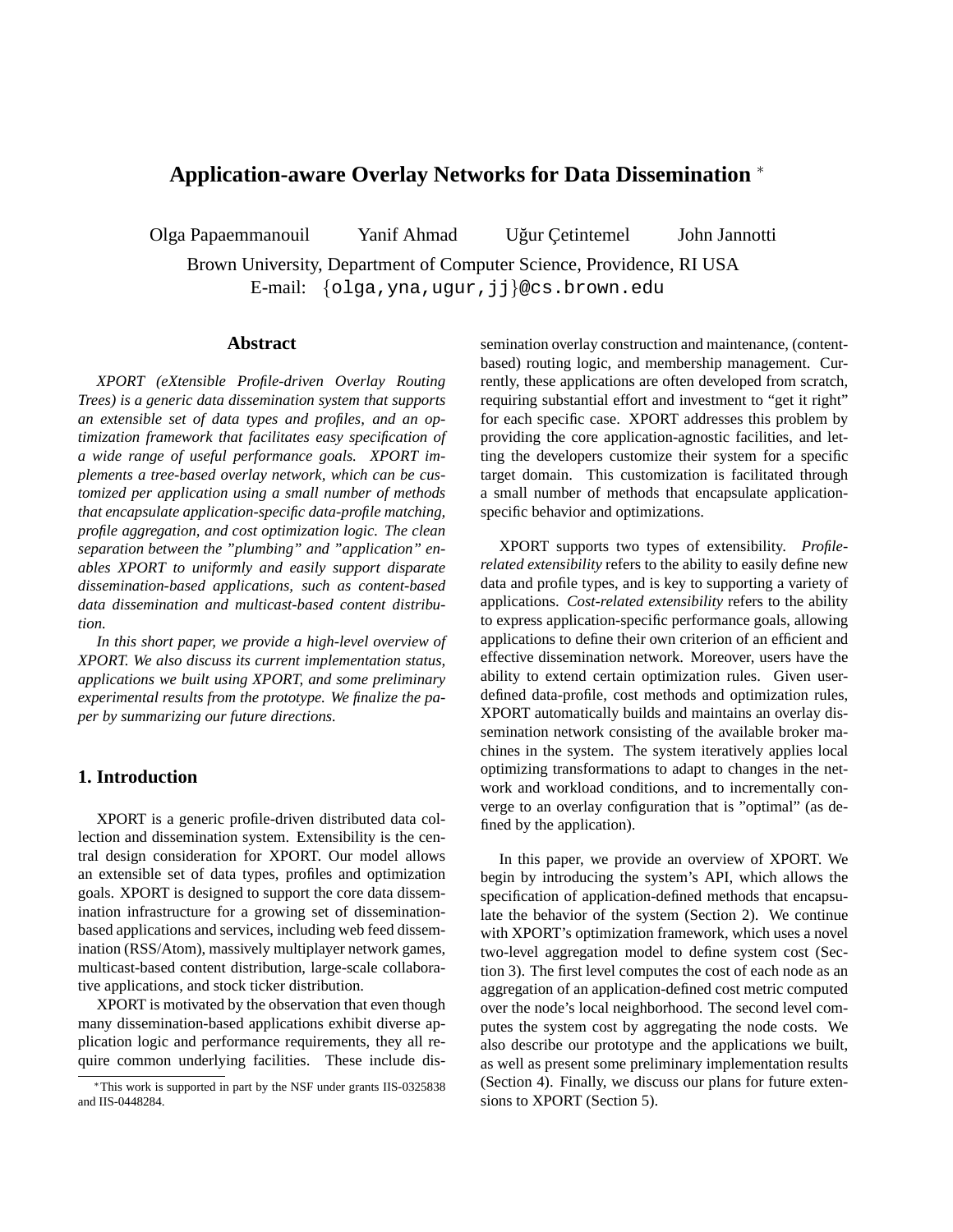## **2. XPORT API**

We start by motivating XPORT's basic API by discussing the common characteristics of dissemination-based applications. We then continue by describing the methods an application needs to define to express its "native" data and profile types and performance targets.

## **2.1. Background: Dissemination-based Applications**

To introduce XPORT's API, it is helpful to review profile-driven data dissemination applications in simple terms. The goal here is to highlight the common functionality in these applications to motivate the general methods used by XPORT.

Profile-driven data dissemination applications typically adopt a declarative, publish-subscribe API that decouples data producers (*sources*) and consumers (*clients*), and isolates both parties from the details of the underlying implementation. The key abstraction is that data producers generate data by *publishing* and data consumers *subscribe* to data by specifying their profiles. The underlying dissemination system is responsible for delivering to each subscriber the data that matches her profile.

The dissemination infrastructure consists of a set of nodes (often called *brokers*) organized into an overlay network. This network usually consists of one or more data dissemination trees [6, 11, 16]. Clients register their profiles with brokers. Profiles are propagated upstream to the root of the tree, creating a reverse routing path. Optionally, profiles are *merged* when possible to reduce routing state requirements and filtering costs.

Using the routing tree, a broker can now send a message to the subset of its children that is interested in receiving the message, instead of forwarding the message to all its children, thereby eliminating the "flooding" problem. This routing scheme works by *matching* each message with the routing table entries that represent the aggregated profile for each subtree of the broker.

Depending on the data types and the complexity of the profiles demanded by the application, data dissemination systems may choose to use their own algorithms and *indexing structures* for efficiently storing profiles on every broker and matching incoming messages against them. For example, ONYX [11] uses YFilter [10] for matching, whereas SIENA [6] uses a custom index [7] for storing and matching relational profiles.

Different dissemination-based systems and applications can have widely varying efficiency and effectiveness targets and constraints. Various latency-related metrics (*e.g.*, matching times, forwarding costs), bandwidth-efficiency metrics (*e.g.*, per-node bandwidth consumption), fairness metrics (*e.g.*, uniform bandwidth utilization across nodes), reliability metrics (*e.g.*, message loss rates), data quality metrics (*e.g.*, fidelity), as well as composite metrics (*e.g.*, product of bandwidth and latency) have been studied. Moreover, many systems have commonly limited certain metrics to maintain quality of service (*e.g.*, a maximum endto-end latency constraint) or control resource usage (*e.g.*, a maximum bandwidth consumption constraint).

#### **2.2. Application-defined methods**

Based on the main functionality of data dissemination applications, we identified two types of methods an application needs to define in XPORT, *profile-related* and *costrelated* methods. For simplicity of exposition, we abstractly describe these methods, without providing their full signatures or semantics.

**Profile-related methods**. These methods specify how profiles are processed, stored, indexed and maintained at each broker of the system. XPORT's API provides a **merge** $(p, q)$  function that allows an application to define how two profiles  $p$  and  $q$  are merged to a more general profile covering these profiles. It also allows applications to integrate an index structure by specifying three methods: (i) an **init()** method for declaring and initializing the index structure; (ii) an  $add(p)$  method that adds a new profile p to the index; and (iii) a **remove** $(p)$  method that removes a profile  $p$  from the index.

Finally, message matching is specified by the method **match** $(m, p)$  that returns true if a message m matches a profile  $p$  or false otherwise. If an indexing structure is used then a method **match(**m**,** ind**)**, can be defined. This method returns the set of profiles in the index ind that match the message m.

**Cost-related methods**. XPORT allows applications to specify their own performance criteria, based on which the dissemination network is created. XPORT uses a *two-level aggregation model* to specify the system cost. The first level computes the cost of each node as an aggregation of an application-defined cost metric. We define the **node cost** as:

## aggregate(aggregation function, value, aggregation set)

The *aggregation function* can be *min*, *max*, *sum* or *product*. The *value* is a metric calculated on every node, over the node's local neighborhood (*e.g.*, link latency to its parent or children), or the node itself (*e.g.*, CPU latency). It may either be a predefined performance metric provided by XPORT or defined by the application by providing a method to calculate it. For example, XPORT provides a builtin method for calculating the link latency between nodes. However, a user can also provide its own method to measure this metric. The above formula allows applications to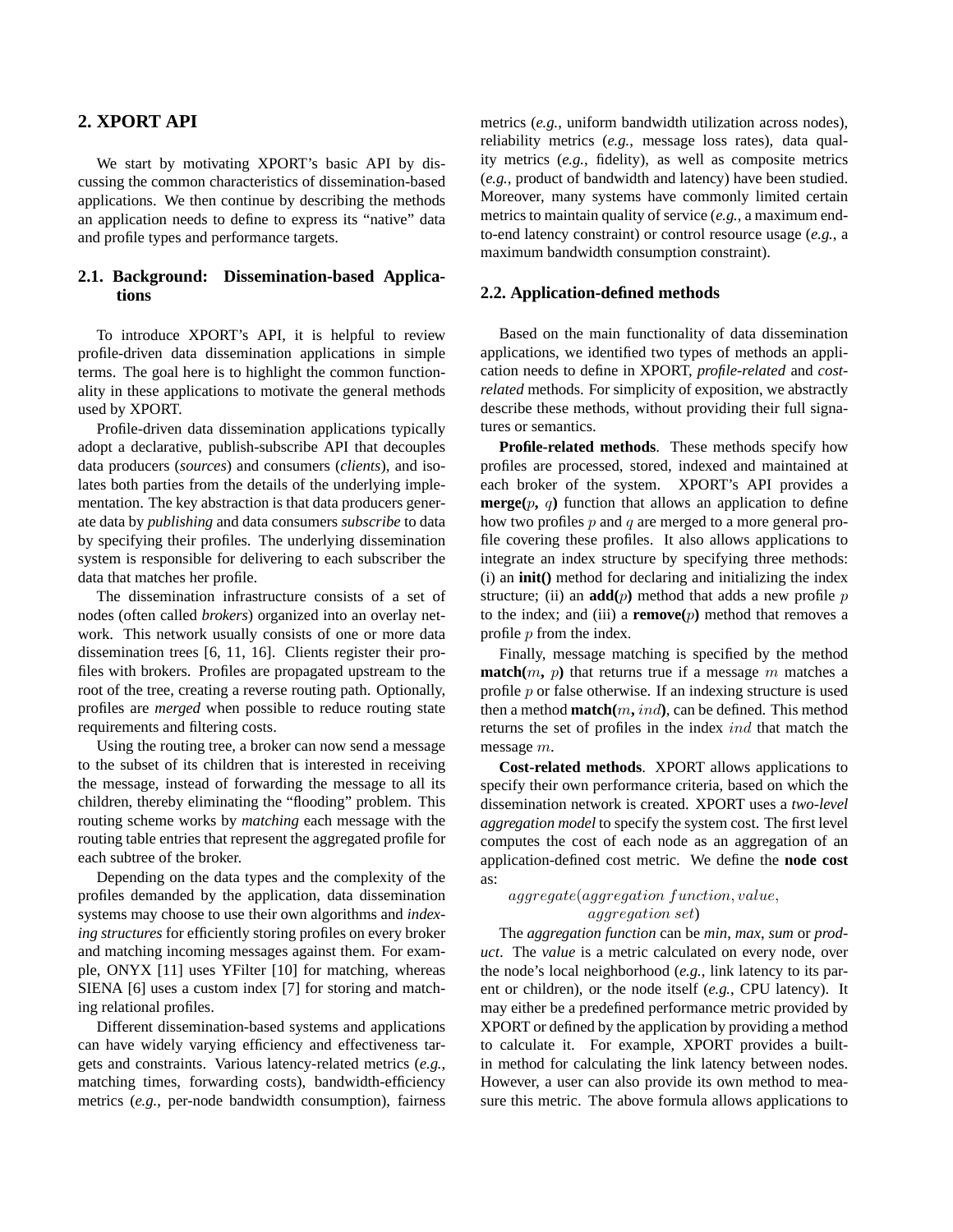| <b>System cost</b><br>function | Node cost<br>function | <b>Optimization metric</b><br>example |
|--------------------------------|-----------------------|---------------------------------------|
| sum                            | sum                   | total outgoing bandwidth              |
|                                |                       | consumption                           |
| average                        | sum                   | average path latency                  |
| average                        | product               | average path reliability              |
| average                        | min                   | average path bandwidth                |
| max                            | sum                   | maximum path latency                  |
| min                            | product               | minimum path reliability              |
| mın                            | min                   | min path bandwidth                    |

#### **Table 1. Two-level aggregation examples.**

define a large set of metrics, used frequently for the evaluation of dissemination-based systems, such as path latency, outgoing bandwidth consumption, or even matching overhead.

The second level of aggregation computes the **system cost** by aggregating the node costs:

aggregate(aggregation function, node cost, aggregation set)

This *aggregation function* can be *min*, *max*, *sum* or *average*. XPORT allows aggregation to be computed over a number of entities, on which the node cost is defined, *e.g.*, nodes, paths, clients, etc. This allows applications to define a large variety of system cost measures, like maximum path latency, total bandwidth consumption, or average matching overhead.

## Similarly, applications can also define **constraints** as: constraint(metric, operator, threshold)

This method allows a threshold to be specified for some local metric of every node, *e.g.*, maximum fanout of a node, maximum profiles stored, etc. XPORT customizes its functionality and optimization framework to respect these constraints. Table 1 shows some example metrics specified using the two-level aggregation model.

## **3. Extensible Optimization**

XPORT strives to create dissemination trees that respect application-specific performance metrics. Periodically, it modifies the overlay tree using local transformations to adapt to changing network and workload conditions affecting the system's performance. We define a local transformation as one that requires interactions between "nearby" brokers on the overlay tree. In our current implementation, these brokers are at most three levels from each other. These include a broker  $n_i$ , its parent, children and grandchildren, as shown in Figure 1(a). We call these nodes collectively the  $optimization$  unit of broker  $n_i$ . Our local transformations do not affect the optimization unit's interface with the rest of the network. Keeping the effects of our optimizations local (*i.e.*, only to the nodes in the optimization unit) allows us to



**Figure 1. XPORT's primitive transformations.**

maintain information only for the nodes inside the unit and reduces the cost of network reconfiguration, as fewer nodes are affected by each transformation.

XPORT provides two *primitive transformations*. These transformations are *child demotion* and *child promotion* (shown in Figure 1(b) and 1(c), respectively). We now explain these transformations with respect to the 3-level optimization unit shown in Figure 1(a).

**Demote child.** This transformation picks a node  $n_k$  from the second level of the unit, and moves it along with its subtree, under one of its siblings  $n<sub>j</sub>$ . This increases the number of subtrees of  $n_i$  while leaving  $n_i$  with one less subtree.

**Promote child.** This transformation picks a node  $n_{j_1}$ from the third level in the optimization unit and moves it along with its subtree under its grandparent  $n_i$ . This increases the number of subtrees of  $n_i$  while leaving  $n_i$  with one less subtree.

The goal of the local transformations is to improve the overall system cost. For every transformation, XPORT calculates the cost change on every node affected by the transformation. Since XPORT understands the semantics of the aggregation functions, it can automatically quantify the effects of a transformation. This is achieved by the use of general formulas that hold regardless of the specific aggregation functions being used. Moreover, XPORT automatically identifies the state a node needs to maintain in order to quantify the benefit of a transformation, and also the information to be exchanged among nodes during the optimization. Both the state requirements and the communication costs are  $O(1)$  for each node, for most of the aggregation functions supported by our model.

**Extending the transformation set.** XPORT's transformation set is also extensible. Applications can define their own *composite* transformations by using the primitive ones. An example composite transformation is the promotion of a subtree, which is a sequence of child promotions for all the children of a node. Composite transformations are important as they help avoid being stuck in a local optimum.

**Extending the scope of optimization units.** As men-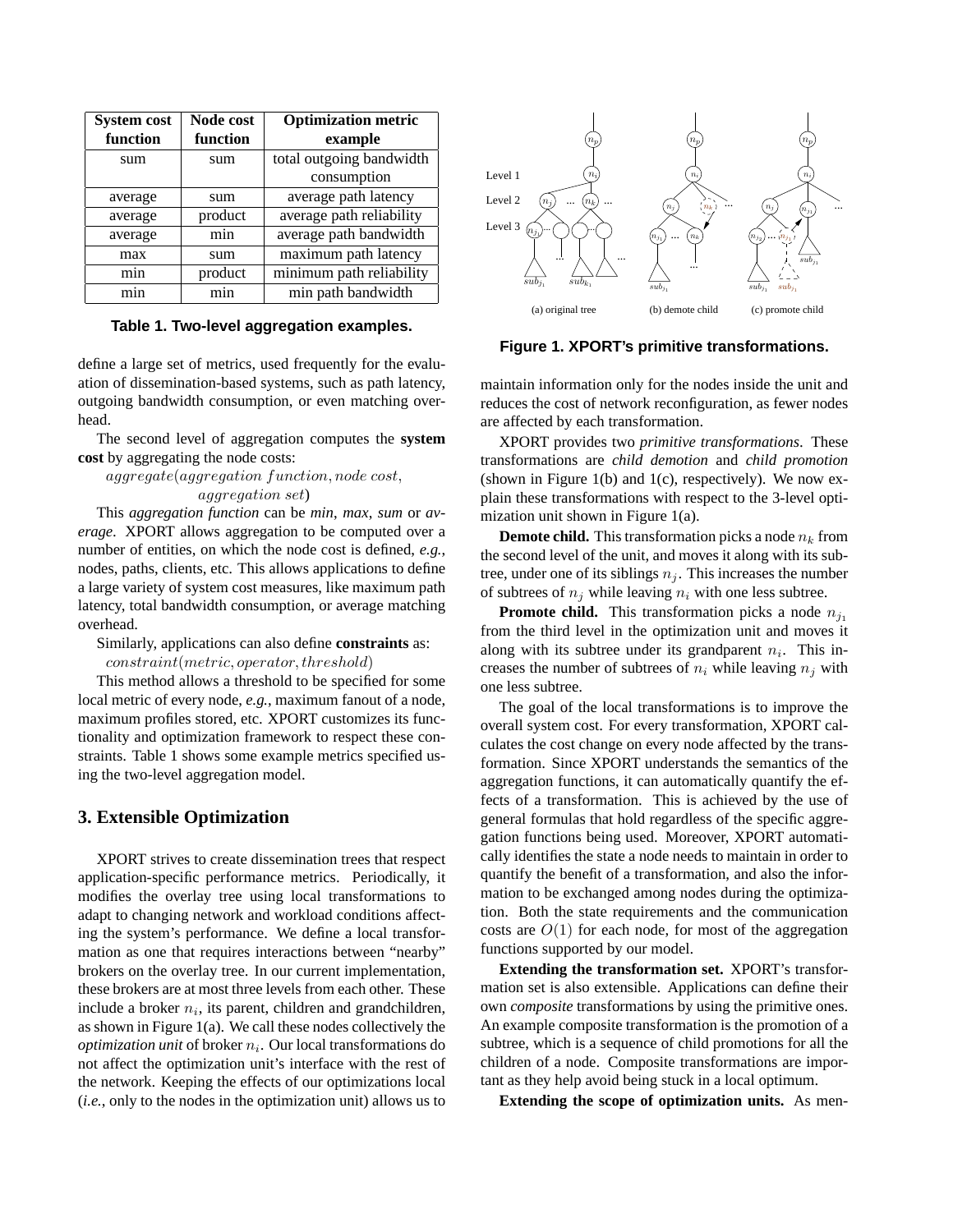tioned earlier, our optimization unit includes nodes within three levels of each other. However, the optimization unit can easily be extended to include nodes at most  $n$ -levels from each other. This extension allows an application to define more complex composite transformations. However, while it introduces new opportunities for optimization, it also increases the state requirements at each node and the overall communication cost.

#### **3.1. Optimization approaches**

XPORT employs two approaches for optimization; *bottleneck* and *opportunistic* optimization. The bottleneck approach tries to optimize the system cost function for the entire system, while the opportunistic one optimizes the cost function locally for each optimization unit. For example, if the optimization goal is to minimize the maximum CPU load, then the bottleneck approach will attempt to reduce the load of only the most loaded node in the network, while the opportunistic approach will reduce the workload of the most loaded node in each optimization unit.

For bottleneck optimization, we rely on the notion of a *critical node*. A node is considered critical if its cost change may affect the system performance, *e.g.*, if the system cost is the maximum path latency, then the critical nodes are the ones on the path with the maximum latency. Moreover, we maintain the notion of a *critical optimization unit*. We define a critical optimization unit as one that may affect the cost of a critical node, and thus the system cost. At each *optimization period*, nodes consider local transformations. In the opportunistic approach, all nodes participate in the optimization period, while in the bottleneck approach only nodes inside a critical optimization unit will attempt to optimize. In both cases, the most effective transformation is identified and applied. Note that, the bottleneck approach guarantees cost improvement in every optimization period, if at least one beneficial transformation is identified. However, although the opportunistic approach does not provide such guarantees, it can also indirectly lead the system to a globally near-optimal configuration.

Another optimization issue is the number of optimization units that can be optimized in parallel. The main benefit of the single transformation approach is that it is easier to handle, as we do not need to consider potentially interfering concurrent transformations across multiple optimization units. However, serializing transformations slows down convergence to the "optimal" topology. In our current implementation, we allow parallel transformations to take place in non-overlapping optimization units. In the future, we will investigate concurrent transformations for overlapping units.



## **Figure 2. XPORT node architecture. 4. Current Status**

We developed an initial XPORT prototype and built two related data dissemination applications on top of it. The first application disseminates RSS feeds and the second allows distribution of results based on queries to the Google Scholar search engine [1]. In this section, we briefly describe the main components of our prototype and the applications we built. We also present some preliminary experimental results.

## **4.1. Prototype**

Our current prototype is implemented in Java. In our implementation, nodes are organized into a single dissemination tree rooted at a *bootstrap* node. The bootstrap node is responsible for periodically polling the sources and forwarding any new messages to the dissemination tree.

The basic architecture of an XPORT broker node is shown in Figure 2. Application-defined methods are given to each node's *parser*, which customizes various system components to meet the application-specific profiles, data types and performance metrics. The *profile/data handler* is the component responsible for storing, indexing and maintaining profiles. It also performs the matching of incoming messages against the local profiles. Network transformations are identified and applied by the *optimizer*. All components communicate with the node's *router*, which communicates data and meta-data with other brokers. All components have access to the local state of the node, which consists of workload statistics, profile and data information, and optimization meta-data.

#### **4.2. Applications**

RSS is a family of XML file formats for web syndication commonly used by news websites and weblogs. Site owners publish their site content via an XML file called an *RSS feed*. Users can request these feeds through a *feed reader*, a client application for subscribing to the feeds, periodically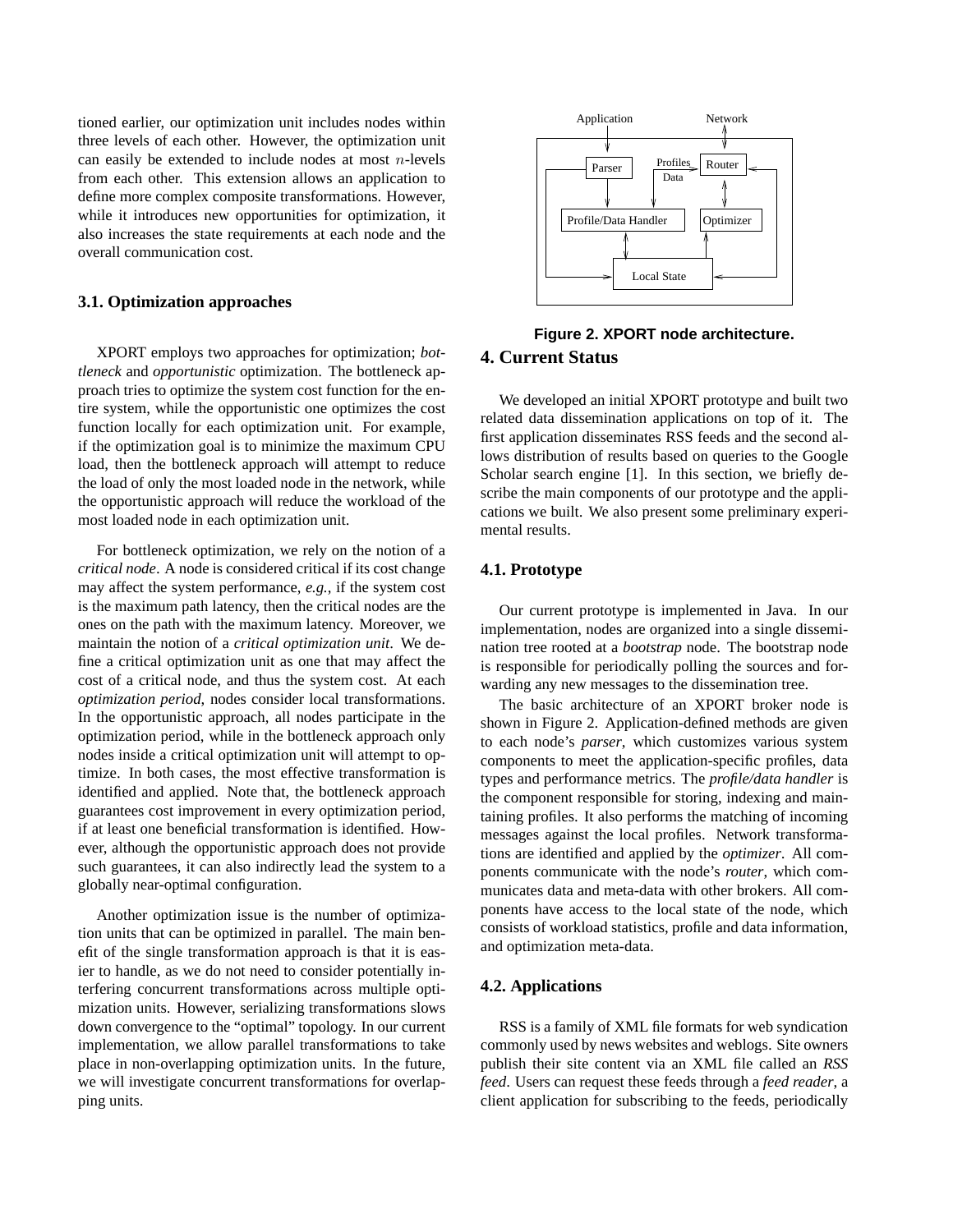polling the RSS sources and presenting the returned data.

Using XPORT's API, we built an RSS feed dissemination tree. We implemented an XPORT proxy, which clients can use to instantly allow their existing feed readers to be part of the XPORT dissemination network. Clients request their desired RSS feeds through their feed reader, and the proxy registers their subscription to an XPORT node. The bootstrap node polls the RSS sources and forwards only new items to the dissemination tree. Using XPORT for disseminating the requested feeds allows RSS sources to receive HTTP requests only from the bootstrap instead from each individual client. Thus, the bandwidth requirements of hosting an RSS feed are decreased. FeedTree [19] possesses a similar structure.

In our second application, we used queries to the Google Scholar search engine as our client profiles. Google Scholar provides a way to broadly search for scholarly literature. In our implementation, a user can search across many disciplines and sources by specifying a set of attribute values like author, document title, keywords and publication date. Results are transformed to an RSS format and pushed to the users, which can then read them through their feed readers. Clients with similar profiles can share the same RSS feed. The advantage of our application is that it provides a pushed-based interface to a traditional pull-based application, allowing users to automatically get new results as they become available.

## **4.3. Preliminary Results**

We deployed our implementation of the RSS feed application across the PlanetLab testbed and ran some initial experiments. We created 100 clients and attached them randomly to the XPORT brokers. Each client picks its profile from a set of 700 RSS feeds using the Zipf distribution. The total size of RSS Feeds was around 19MB. The bootstrap node periodically downloads these RSS feeds and disseminates them down the tree.

The first metric we experimented with is the total path latency. Figure 3 shows the sum of the path latencies of 20 PlanetLab sites. We compare XPORT's performance with the optimal tree, which is the star topology, when no constraints are imposed and assuming the triangle inequality and lack of congestion. In the star topology, all the nodes are connected directly to the bootstrap node. XPORT starts with a random tree and continuously applies local transformations. Our preliminary results show that, while XPORT starts with lower performance than the star topology, after a small number of transformations, our tree converges to the optimal tree. In the future, we will investigate various optimization metrics, like bandwidth consumption and CPU latency and compare XPORT performance to the optimal dissemination topology.



**Figure 3. Total network latency of PlanetLab nodes. XPORT converges to the optimal after approximately 8 transformations.**

## **5. XPORT Extensions**

## **5.1. Stateful subscriptions**

An important goal of XPORT is to support profile extensibility. Our current implementation allows stateless profiles to be evaluated independently over each incoming message. However, many applications require the ability to handle stateful subscriptions, e.g., "drop similar messages if they arrive with less than 10 seconds". In order to support such applications, we plan to extend XPORT's API.

Stateful operations require messages to be stored for some period of time, e.g., if we need to eliminate duplicates with at most  $x$  seconds difference in their arrival time, we need to store the incoming messages for this time frame. Thus, we plan to support a more expressive *match* function, which facilitates state maintenance. There are two approaches we are currently investigating. The first maintains this state globally for the application, applying these operations for all the messages entering the system. This will be beneficial for cases where the operations have the same definition and semantics for all clients, *e.g.*, messages with temperature values with less than 5% difference and 10 seconds apart are considered the same for a specific weather alert application.

In the second approach, every subscriber can define its own stateful operation as part of its profile, e.g., some clients consider temperature readings with 5% difference as the same if they appeared in the last 20 seconds while others do so if the messages appeared in the last 10 seconds. In this case, state needs to be maintained per profile in our system.

## **5.2. Customizing delivered messages**

Apart from stateful subscriptions, many applications desire subscriptions to transform the structure and values of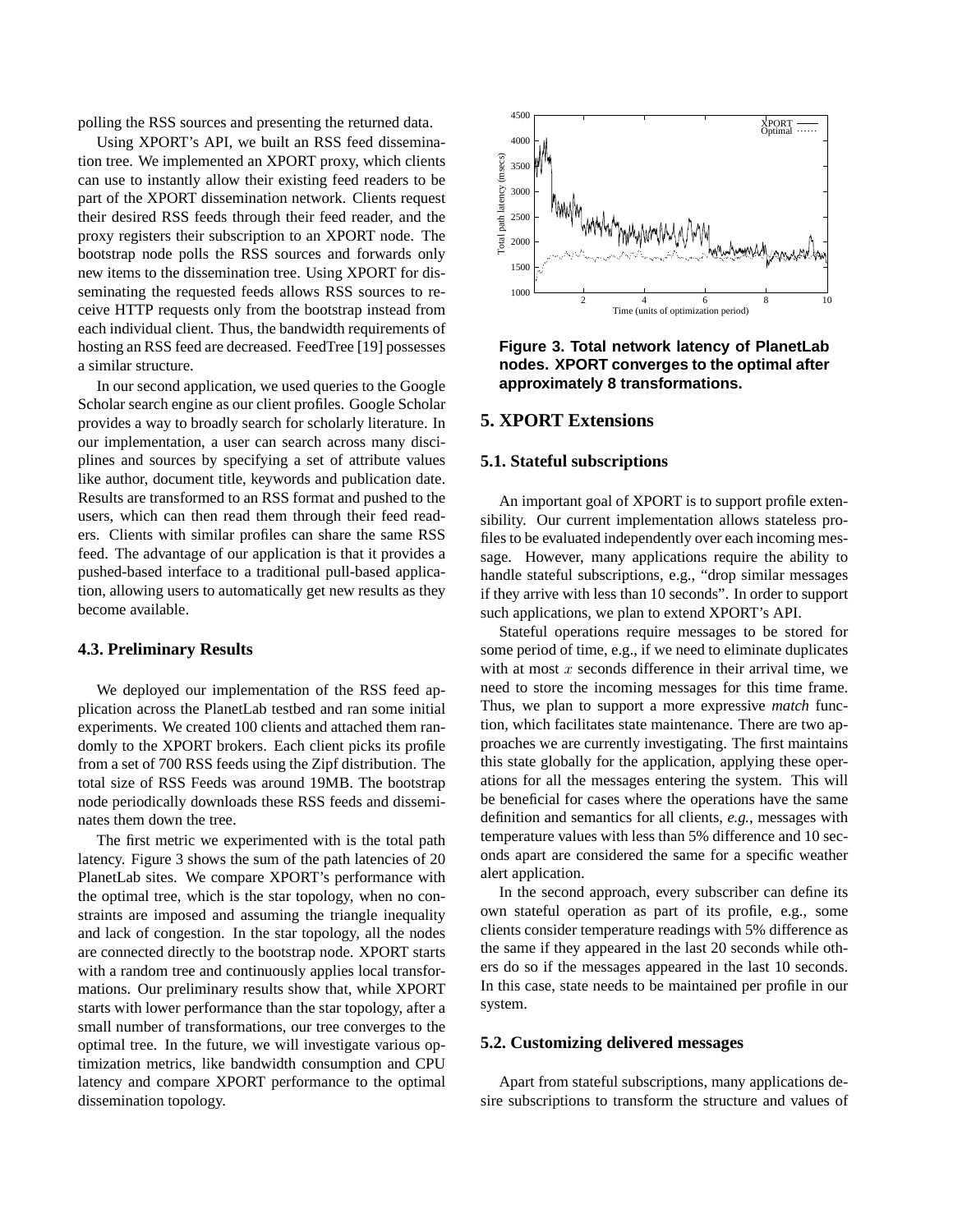incoming messages. A simple example would be subscriptions mapping message values to a different value domain. XML streaming applications where subscriptions are expressed as XPath queries [10, 11] also transform original messages before they get delievered to the subscribers. In this case, XPath queries are applied on incoming XML documents, and can return specific elements of the input document.

To this end, we plan to further extend our *match* function to allow data transformations. In our current API, this function simply takes as input a single message and identifies if it matches a given profile or not. This function will be extended to provide also the output message to be sent downstream.

#### **5.3. Integrating collection and dissemination**

Until now, we have described XPORT as an extensible data dissemination infrastructure. Prior to dissemination, XPORT is first responsible for gathering data from a potentially very large number of data sources. Currently, XPORT's collection functionality is implemented by the bootstrap node periodically polling the sources. We propose the construction of an overlay topology to support efficient data collection, as a dual to the tree for dissemination.

As our first extension, we plan on distributing the burden of data collection from a single root node, to a tree-shaped topology. XPORT will extend its framework to the collection task by defining a set of primitive transformations on the collection tree, just as in the dissemination tree. One example of a transformation is the ability to split the list of sources a node gathers data from and assign this workload to a parent or child node.

By combining data collection and dissemination into a single framework, XPORT will be able to take advantage of transformations specifically for end-to-end optimization of the dataflow path. One example of such an optimization technique is short-circuiting. Short-circuiting involves adding a direct overlay link between an interior node of the collection tree and an interior node of the dissemination tree. This technique may be applied in scenarios where the data collected by the node in the collection tree covers the data requested by the profiles in the dissemination tree.

Furthermore, XPORT may have to handle the use of multiple optimization metrics, one for collection, and another for dissemination. In these scenarios, we will have to apply transformations over combined metrics, or attempt to individually optimize metrics through the use of multiple overlay trees. We return to the topic of optimizing with multiple trees in Section 5.5.

XPORT will also support the notion of source advertisements that specify the content a source produces. Adverts are the collection tree's equivalent of a profile, and XPORT will use these adverts to perform processing tasks on the data as it is gathered. Examples of these tasks include presentation (e.g., translation of the message to another language), aggregation and duplicate elimination, amongst others. We intend to augment XPORT's core API to support collection related methods, as complements of the profile related methods, to allow the application developer to customize these tasks. Other extensions include supporting the equivalent of a matching index for data collection purposes. This collection index could be used to efficiently determine which data sources to poll and when to poll them.

#### **5.4. Supporting high-level profile languages**

Currently, XPORT requires the user to "fill in" all relevant API methods using custom code. While it is rather easy to specify simple profiles types (such as basic predicates) this way, the specification of more sophisticated "stateful" profiles (e.g., "give me only those news items that don't look like any I have received during the last two days") may be overly difficult, especially when dealing with methods such as merge() (see Section 2). Therefore, to simplify the job of the user, we plan to provide a "native" profile language that consists of a small number of powerful streamoriented operators with well-known semantics. Such a language will make it easy to express complex user profiles, while allowing XPORT to automatically derive and implement the associated API methods based on the knowledge of the operator semantics.

To this end, we plan to use a subset of the dataflow language of Aurora [3], which includes stream-oriented operators that can perform simple filtering and merging, as well as complex time-window-based aggregation and correlation over data streams. As such, users will be able to express their profiles using either a graphical data-flow notation or a textual notation, both of which are already supported by Aurora and Borealis [2]. In addition to the benefits mentioned above, expressing profiles in this manner will allow XPORT to use Aurora's high-performance data-flow execution engine to perform low-latency message matching and forwarding.

## **5.5. Supporting multiple collection and dissemination trees**

The current model of XPORT allows the construction of a single dissemination tree. However, previous work [8, 14, 16] has shown that an overlay mesh can achieve fundamentally higher efficiency and reliability compared to a single tree. Thus, we intend to extend our system to support the construction and maintenance of optimized meshes. This will allow XPORT to improve significantly on metrics like throughput, bandwidth consumption and create better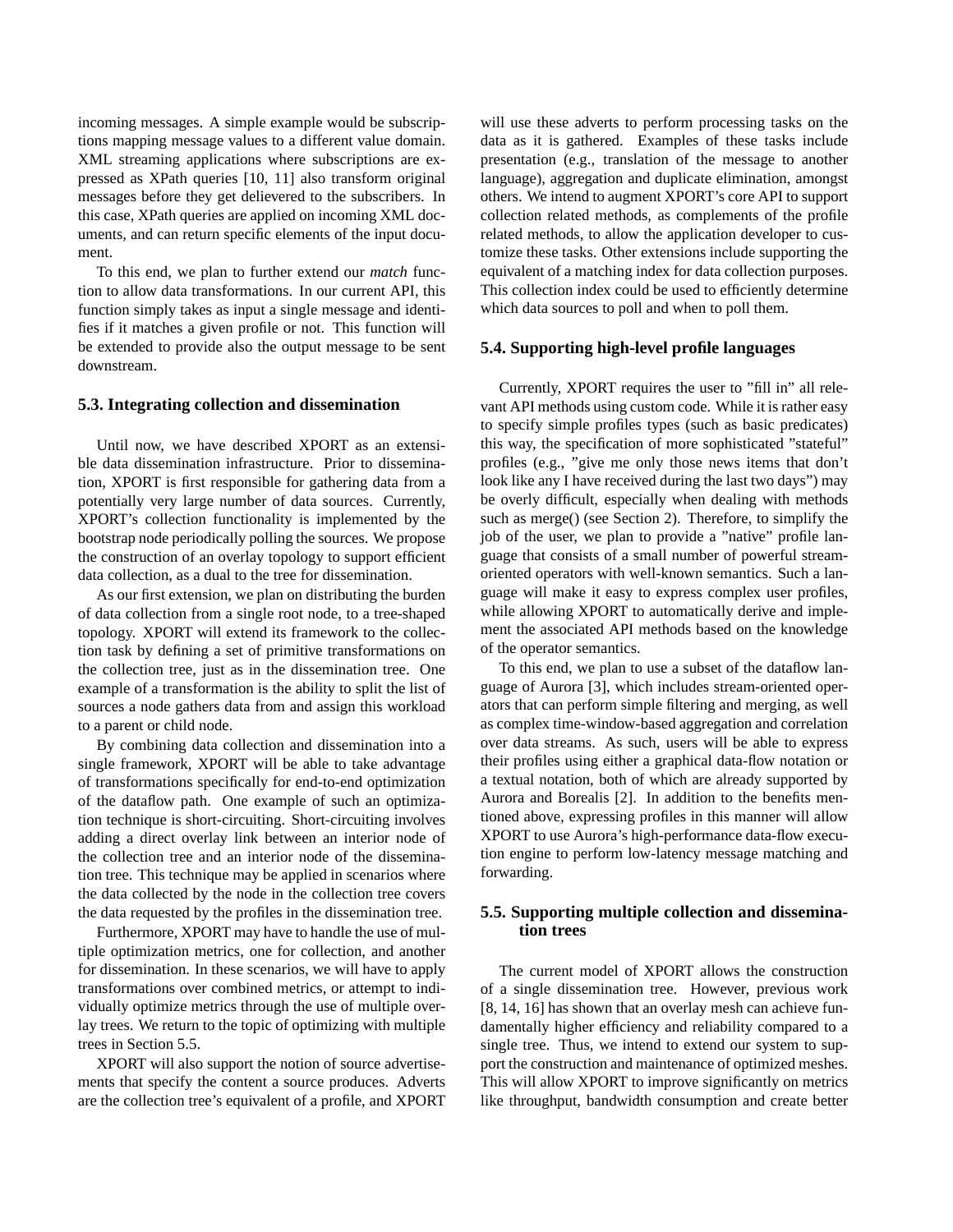customized trees for its subscribers.

XPORT is currently limited to tree topologies by two design decisions. First, cost metrics are evaluated along the single path between a node and the root. Second, optimization units are defined by tree semantics (a node, its children, and grandchildren). Together, these design decisions simplify the computation of new costs after a local transformation is performed. In order to maintain the benefit of these decisions, yet support the advantages of mesh topologies, we will build meshes from multiple overlapping trees.

XPORT's cost computation and optimization unit will require extensions to accommodate this change. To evaluate the cost of multiple trees, XPORT will evaluate each tree independently using our two-level aggregation model. Then, a third aggregation level will be introduced to compute the mesh cost by combining the scores for each tree.

XPORT's optimization unit will also be extended to allow for optimizations across trees. We are considering a number of approaches that would allow for transformations that are sufficiently local to permit incremental cost recomputation following a change, yet allow for transformations that affect multiple trees.

The concern is that a transformation that affects a single optimization unit in one tree might involve nodes that are widely scattered in another tree. It would be difficult to efficiently assess the effects of swapping two nodes that are located far from each other in a tree. With this in mind, transformations will only affect *topology* in one tree at a time. However, a topology change in one tree may still affect the cost of another tree. For example, a node may suddenly be asked to perform more forwarding, affecting its available bandwidth and its CPU load. However, these smaller effects are readily quantified in the "other" tree. The total effect of a change can be computed as the sum of the effect caused by the topology change in one tree and the effects caused in each of the other trees by the change in available resources that came as a byproduct of the topology change.

## **6. Related Work**

Supporting extensibility in systems engineering has often been a key research goal for the benefits brought via modularity and software reuse. In the database community, concepts such as extensibility and declarative specifications have long been the norm as a result of pioneering works such as System R [4] and Starburst [20]. Indeed, the generalization process need not be restricted to the domain of large DBMS, perhaps best exemplified by GiST [12]. GiST provides a framework generalizing the problem of implementing search indexes in a database. In many ways, our work draws its inspiration from GiST, striving to apply the same design principles to distributed data dissemination applications.

Recent efforts from the networking community, such as Click [13], MACEDON [17], and P2 [15] provide examples of systems promoting the advantages of extensibility. Click provides a modular architecture for processing packets in routers using a flow-based configuration specification. MACEDON and P2 both address the challenge of constructing overlay networks by abstracting over commonalities present in the large number of overlay algorithms designed over the last few years.

To the best of our knowledge, we have yet to see extensible data dissemination architectures capable of generalizing over the core dissemination functionality and the system's optimization objective. Existing approaches such as Split-Stream [8] and Bullet [14] construct application-level multicast networks that minimize the forwarding load of internal nodes by constructing mesh overlays, thereby enabling clients to receive different data segments from multiple parents in the mesh. ONYX [11] and XRoute [9] introduce content-based publish-subscribe solutions for XML data and XPath-based profiles respectively, and they both focus on using structures for efficiently storing profiles matching them to the incoming data. Siena [6] investigates a publish-subscribe framework for relational data and considers the system's performance from a bandwidth-oriented perspective. By abstracting over the matching functionality, XPORT is able to support both the XPath and relational profiles used by systems such as ONYX and Siena, in addition to supporting a superset of the optimization metrics considered by these systems.

Also closely related are those approaches that use the concept of local transformations to perform continuous adaptive optimization of the dissemination tree [5, 21]. These systems attempt to optimize a specific metric, as opposed to the general optimization framework provided by XPORT. Finally, AMMO [18] provides a similar framework for constructing an adaptive multi-metric overlay networks. Their metric-independent framework focuses on mimimizing the sum of a performance metric defined over all the overlay edges of the dissemination tree. Compared to AMMO, XPORT's model is more extensible, since we allow a wider variety of cost functions and a generic means to combine them.

## **7. Conclusions**

XPORT explores overlay routing tree design and extensibility in the context of profile-based data dissemination systems. Our work is largely motivated by the growing number of medium-to-large scale dissemination-based applications and services. Addressing the needs of this broad application domain requires a robust and flexible dissemination infrastructure that is application aware, highly extensible and easily customizable per application. XPORT is a step towards